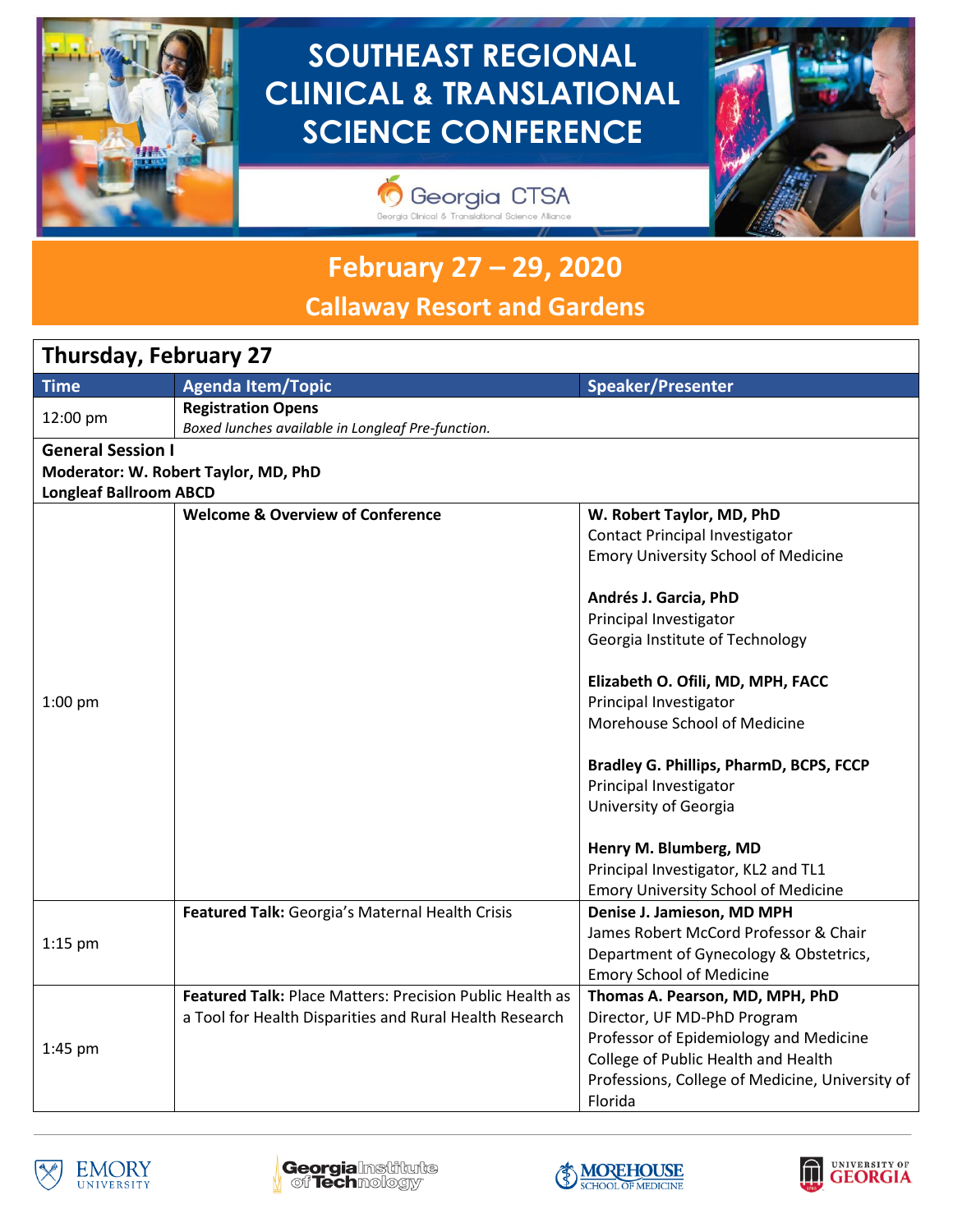|                  | Featured Talk: All Activity Counts: Important                                                       | Jennifer L. Gay, PhD                           |  |
|------------------|-----------------------------------------------------------------------------------------------------|------------------------------------------------|--|
| $2:15$ pm        | Takeaways from the 2018 US National Physical Activity                                               | Associate Professor, Health Promotion &        |  |
|                  | Guidelines                                                                                          | Behavior, College of Public Health, University |  |
|                  |                                                                                                     | of Georgia                                     |  |
|                  | Featured Talk: Microfluidics & Microscale Disease                                                   | Shuichi Takayama, PhD                          |  |
|                  | <b>Models</b>                                                                                       | Professor, GRA Eminent Scholar, Price Gilbert, |  |
|                  |                                                                                                     | Jr. Chair in Regenerative Engineering and      |  |
| $2:45$ pm        |                                                                                                     | Medicine, The Wallace H. Coulter Dept of       |  |
|                  |                                                                                                     | Biomedical Engineering, Georgia Institute of   |  |
|                  |                                                                                                     | Technology & Emory School of Medicine          |  |
| $3:30 - 4:45$ pm | <b>Poster Viewing &amp; Judging</b>                                                                 |                                                |  |
|                  | <b>Loblolly Ballroom</b>                                                                            |                                                |  |
|                  | Featured Talk: Using Team Science to Support                                                        | Wayne T. McCormack, PhD                        |  |
|                  | Successful Collaboration in the Southeast Region of the                                             | Distinguished Teaching Scholar and             |  |
| $4:55$ pm        | <b>CTSA Consortium</b>                                                                              | Professors, Dept. of Pathology, Immunology     |  |
|                  |                                                                                                     | and Laboratory Medicine                        |  |
|                  |                                                                                                     | Director, Clinical and Translational Science   |  |
|                  |                                                                                                     | Doctoral Programs, University of Florida       |  |
|                  | "Creating a Global Health Equity Learning Experience"                                               | Jacquelyn Ali, MSA, BBA                        |  |
|                  | Lessons from East Africa                                                                            | Project Director, Pediatric Clinical and       |  |
| 5:25 pm          |                                                                                                     | <b>Translational Research Center</b>           |  |
|                  |                                                                                                     | Instructor, Department of Medical Education,   |  |
|                  |                                                                                                     | Morehouse School of Medicine                   |  |
|                  | <b>Networking Reception</b>                                                                         |                                                |  |
| $5:45 - 6:45$ pm | Longleaf and Loblolly pre-functions                                                                 |                                                |  |
| $6:45 - 8:00$ pm | <b>Dinner Buffet</b>                                                                                |                                                |  |
|                  | Longleaf Ballroom DE                                                                                |                                                |  |
|                  | Pulling Back the Curtain on Grant Funding - Special Session for Junior Faculty, Trainees & Students |                                                |  |
| $7:30 - 8:30$ pm | Cypress Conference Room A&B                                                                         |                                                |  |
|                  | Additional registration required for this free session. Register now!                               |                                                |  |

## **Friday, February 28 Time Agenda Item/Topic CONSISTENTS Agenda Item/Topic Speaker/Presenter** 7:30 - 8:30 am **Breakfast and Networking** *Longleaf Pre-function* 8:30 – 10:00 am **Concurrent Breakout Sessions**

*See below for specific information.*

| <b>Concurrent Session I: Rural Health</b><br>Moderator: Henry N. Young, PhD |                                                                                                                |                                                                                                                                                                |
|-----------------------------------------------------------------------------|----------------------------------------------------------------------------------------------------------------|----------------------------------------------------------------------------------------------------------------------------------------------------------------|
| <b>Longleaf Ballroom AB</b>                                                 |                                                                                                                |                                                                                                                                                                |
| $8:30$ am                                                                   | <b>Featured Talk:</b> Strengthening the Rural Dental Safety<br>Net through Practice and Policy Transformations | Amy Martin, DrPH, MSPH<br>Professor & Chair, Department of Stomatology<br>James B. Edwards College of Dental Medicine,<br>Medical University of South Carolina |
| $9:00$ am                                                                   | Proactive Preventive Care for High Risk Patients with<br><b>Ambulatory Care Sensitive Conditions</b>           | Freny Shah, MD<br>Atlanta VA Scholar, Assistant Professor<br><b>Emory School of Medicine</b>                                                                   |
| $9:15$ am                                                                   | Using Social Media to Recruit Rural Participants to<br><b>Healthcare Delivery Interventions</b>                | Janice Krieger, PhD<br>Director, STEM Translational Communication<br>Center, Co-Director, UF CTSI Recruitment<br>Center                                        |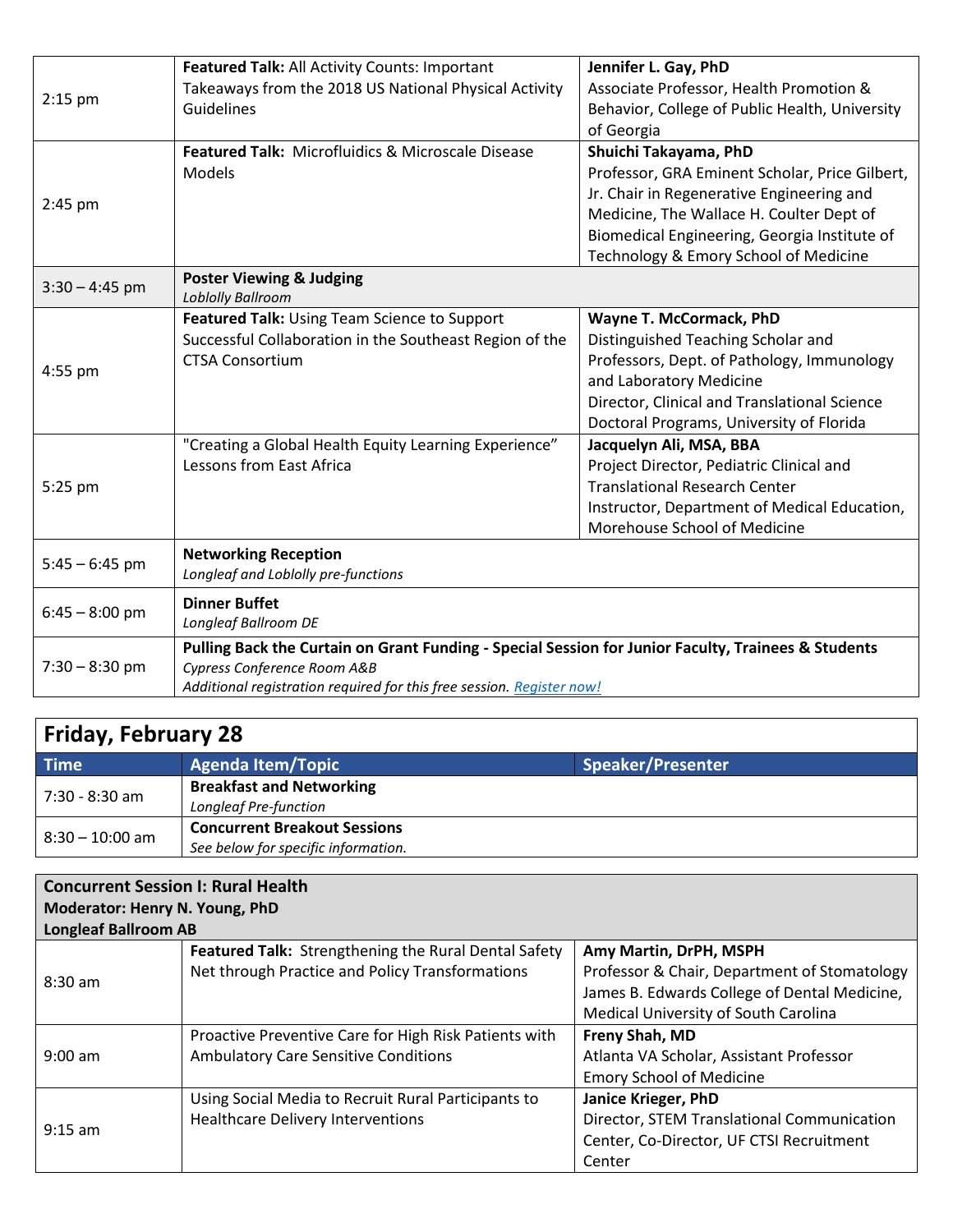|           |                                                         | Director, CTSI Communication and            |
|-----------|---------------------------------------------------------|---------------------------------------------|
|           |                                                         | <b>Dissemination Program</b>                |
|           |                                                         | Co-Program Leader, UF Cancer Population     |
|           |                                                         | Sciences, University of Florida             |
|           | <b>Emergency Contraception Counseling in Community</b>  | Rebecca H. Stone, PharmD, BCPS, BCACP       |
| $9:30$ am | Pharmacies: A Comparison Between States with            | <b>Clinical and Administrative Pharmacy</b> |
|           | Pharmacist Contraceptive Prescribing versus without     | Clinical Associate Professor, University of |
|           | <b>Pharmacist Prescribing</b>                           | Georgia                                     |
| $9:45$ am | "But I can tell you where to find that!": A Qualitative | Lauren R. Gilbert, PhD, MPH                 |
|           | Analysis of Pharmacists' Responses to Narcan            | <b>Assistant Professor</b>                  |
|           | Inquiries in Rural Georgia                              | Department of Community Medicine, Mercer    |
|           |                                                         | University School of Medicine               |

#### **Concurrent Session II: Preclinical Translational Studies Moderator: Kathy Griendling, PhD Longleaf Ballroom CD** 8:30 am **Featured Talk:** Novel Tools for Concussion Assessment and Management **Michelle LaPlaca, PhD** Associate Professor, The Wallace H. Coulter Dept of Biomedical Engineering, Georgia Institute of Technology & Emory School of Medicine 9:00 am Progressive Evaluation of Ischemic Brain Injury in a Macaque Model of Stroke with Diffusion MRI **Xiaodong Zhang** Associate Research Professor Yerkes Primate Research Center 9:15 am Transdermal Delivery of N-acetylcysteine for Potential use as Antidote to Warfare Chemical **Jihee Stephanie Yeh, MS** Graduate (PhD) Student Department of Pharmaceutical Sciences, Mercer University 9:30 am Targeting Stromelysin1 for Acute Lung Injury: Preclinical Evidence **Rana Wafeek Kadry, BPharm, BCCCP** Graduate (PhD) Student College of Pharmacy, University of Georgia 9:45 am Impact of Maternal Diet and Stressor Exposure on Lactational Programming of Infant Brain Growth: A Rhesus Macaque Study **Kelly Ethun, DVM, PhD** Assistant Professor Yerkes National Primate Research Center Emory University School of Medicine

| <b>Concurrent Session III: Mental Health</b> |                                                      |                                              |
|----------------------------------------------|------------------------------------------------------|----------------------------------------------|
| Moderator: Sheila A.M. Rauch, PhD            |                                                      |                                              |
| <b>Longleaf Ballroom E</b>                   |                                                      |                                              |
|                                              | <b>Featured Talk: Improving Access and Enhancing</b> | Sheila A.M. Rauch, PhD, ABPP                 |
|                                              | <b>Outcomes in PTSD Treatment</b>                    | Professor of Psychology in Psychiatry        |
|                                              |                                                      | Department of Psychiatry and Behavioral      |
|                                              |                                                      | Sciences                                     |
| $8:30$ am                                    |                                                      | Clinical Director, Emory Healthcare Veterans |
|                                              |                                                      | Program                                      |
|                                              |                                                      | <b>Emory University School of Medicine</b>   |
|                                              |                                                      | Director of Research and Program Evaluation  |
|                                              |                                                      | <b>Mental Health Service</b>                 |
|                                              |                                                      | VA Atlanta Healthcare System                 |
|                                              | Peripheral Vasoconstriction during Mental Stress and | Zakaria Almuwaqqat, MD, MPH                  |
| $9:00$ am                                    | Adverse Cardiovascular Outcomes in Patients with     | Fellow, Department of Medicine, Division of  |
|                                              | <b>Coronary Artery Disease</b>                       | Cardiology, Emory University School of       |
|                                              |                                                      | Medicine                                     |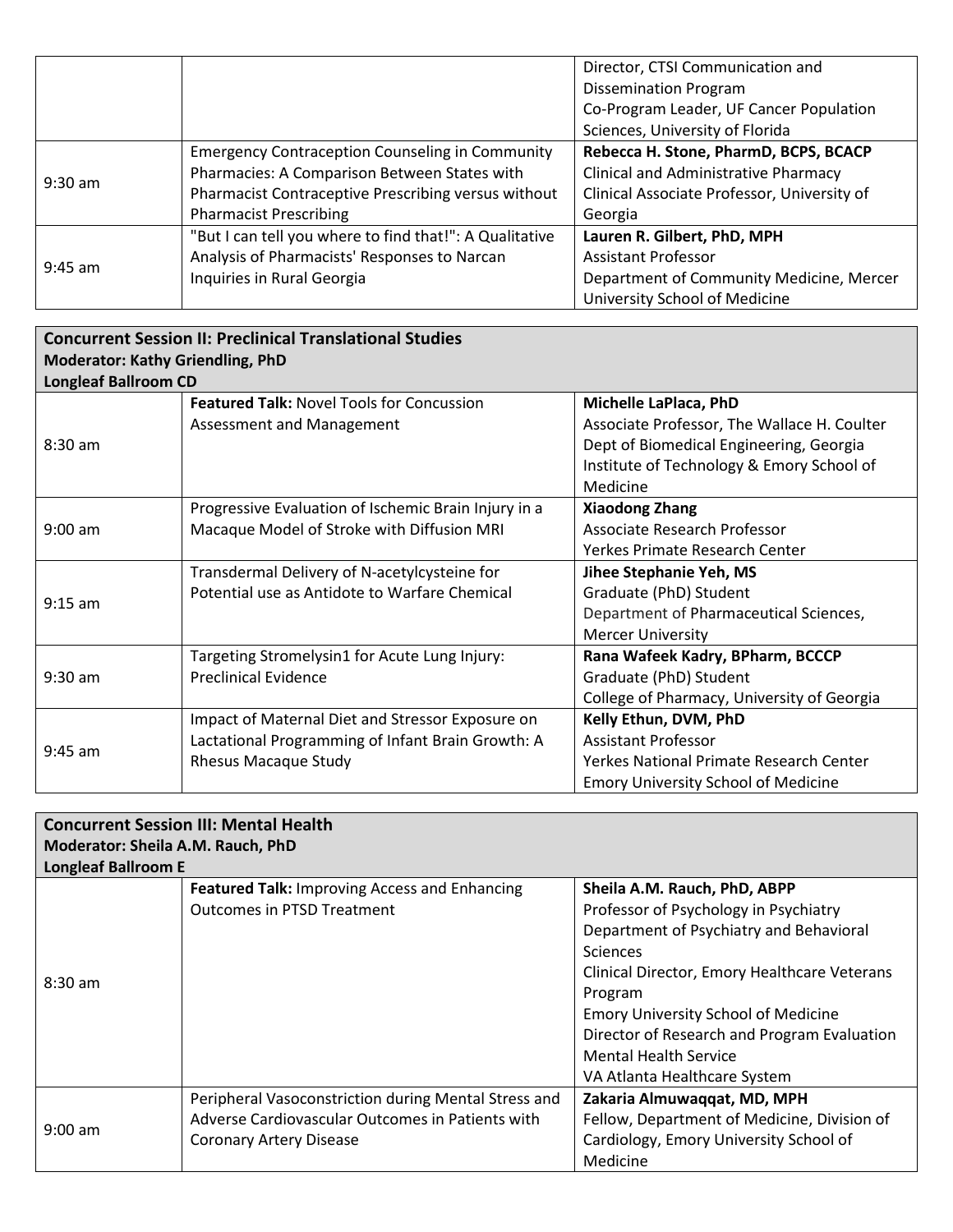|           | Home is Where the Brain is: Racial Disparities in | <b>Maria Misiura, MA</b>                      |
|-----------|---------------------------------------------------|-----------------------------------------------|
| $9:15$ am | Functional Connectivity and Area Deprivation      | <b>Graduate Research Assistant</b>            |
|           |                                                   | Imaging Genetics & Informatics Lab,           |
|           |                                                   | <b>Georgia State University</b>               |
|           | Autonomic Dysfunction as a Marker of Depression   | Anish Sanjay Shah, MD                         |
|           | and Coronary Artery Disease                       | <b>Postdoctoral Fellow</b>                    |
| $9:30$ am |                                                   | Department of Epidemiology, Rollins School of |
|           |                                                   | Public Health, Emory University               |
|           | Development and Evaluation of a Peer-Based        | Alayna Feng, BA                               |
|           | Resilience Initiative to Improve Medical Student  | Medical Student, Emory University School of   |
|           | Wellbeing                                         | Medicine                                      |
| $9:45$ am |                                                   |                                               |
|           |                                                   | <b>Cricket Gullickson, BA</b>                 |
|           |                                                   | Medical Student, Emory University School of   |
|           |                                                   | Medicine                                      |

| 10:15 - 11:30 am   | <b>Poster Viewing &amp; Judging</b><br><b>Loblolly Ballroom</b> |
|--------------------|-----------------------------------------------------------------|
| $11:30 - 12:30$ pm | <b>Networking Lunch</b><br>Piedmont and Ironwood dining rooms   |
|                    | $\sim$ $\sim$ $\sim$ $\sim$ $\sim$ $\sim$ $\sim$                |

| $1:00 - 3:00$ pm | <b>Concurrent Breakout Sessions</b> |
|------------------|-------------------------------------|
|                  | See below for specific information. |

| <b>Concurrent Session IV: Opioid Epidemic</b><br>Moderator: Bradley G. Phillips, PharmD, BCPS, FCCP |                                                     |                                                 |
|-----------------------------------------------------------------------------------------------------|-----------------------------------------------------|-------------------------------------------------|
| <b>Longleaf Ballroom AB</b>                                                                         |                                                     |                                                 |
|                                                                                                     | Featured Talk: Moving Science to the Front Lines of | José Szapocznik, PhD                            |
|                                                                                                     | <b>Treatment in OUD</b>                             | Professor, Public Health Sciences,              |
|                                                                                                     | National Drug Abuse Treatment Clinical Trials       | Architecture, Psychology, and Educational &     |
|                                                                                                     | Network                                             | <b>Psychological Studies</b>                    |
|                                                                                                     |                                                     | Co- Director, Florida Node Alliance, National   |
|                                                                                                     | How HEALing Communities Studies Can                 | Drug Abuse Treatment Clinical Trials Network    |
|                                                                                                     | Inform Southern Communities Fighting OUD            | Director, Center for Family Studies             |
|                                                                                                     |                                                     | Chair Emeritus, Department of Public Health     |
| $1:00$ pm                                                                                           |                                                     | <b>Sciences</b>                                 |
|                                                                                                     |                                                     | Founder and Honorary Director, Miami Clinical   |
|                                                                                                     |                                                     | & Translational Science Institute               |
|                                                                                                     |                                                     | University of Miami Miller School of Medicine   |
|                                                                                                     |                                                     | Daniel J. Feaster, PhD                          |
|                                                                                                     |                                                     | Professor of Public Health Sciences,            |
|                                                                                                     |                                                     | <b>Biostatistics Division</b>                   |
|                                                                                                     |                                                     | University of Miami Miller School of Medicine   |
|                                                                                                     | Retrospective Evaluation of a Modified Medication   | <b>Bobby Jacob, PharmD</b>                      |
| $1:30$ pm                                                                                           | Order Set for Perioperative Pain Management in      | Clinical Associate Professor, Mercer University |
|                                                                                                     | Patients Undergoing Total Knee and Total Hip        | <b>College of Pharmacy</b>                      |
|                                                                                                     | <b>Replacement Procedures</b>                       |                                                 |
| $1:45$ pm                                                                                           | The Effects of the Terpene Beta-Caryophyllene on    | Brenda M. Gannon, PhD                           |
|                                                                                                     | Sleep and Sleep-Related Behaviors                   | <b>Research Assistant Professor</b>             |
|                                                                                                     |                                                     | Department of Pharmaceutical Sciences,          |
|                                                                                                     |                                                     | Mercer University College of Pharmacy           |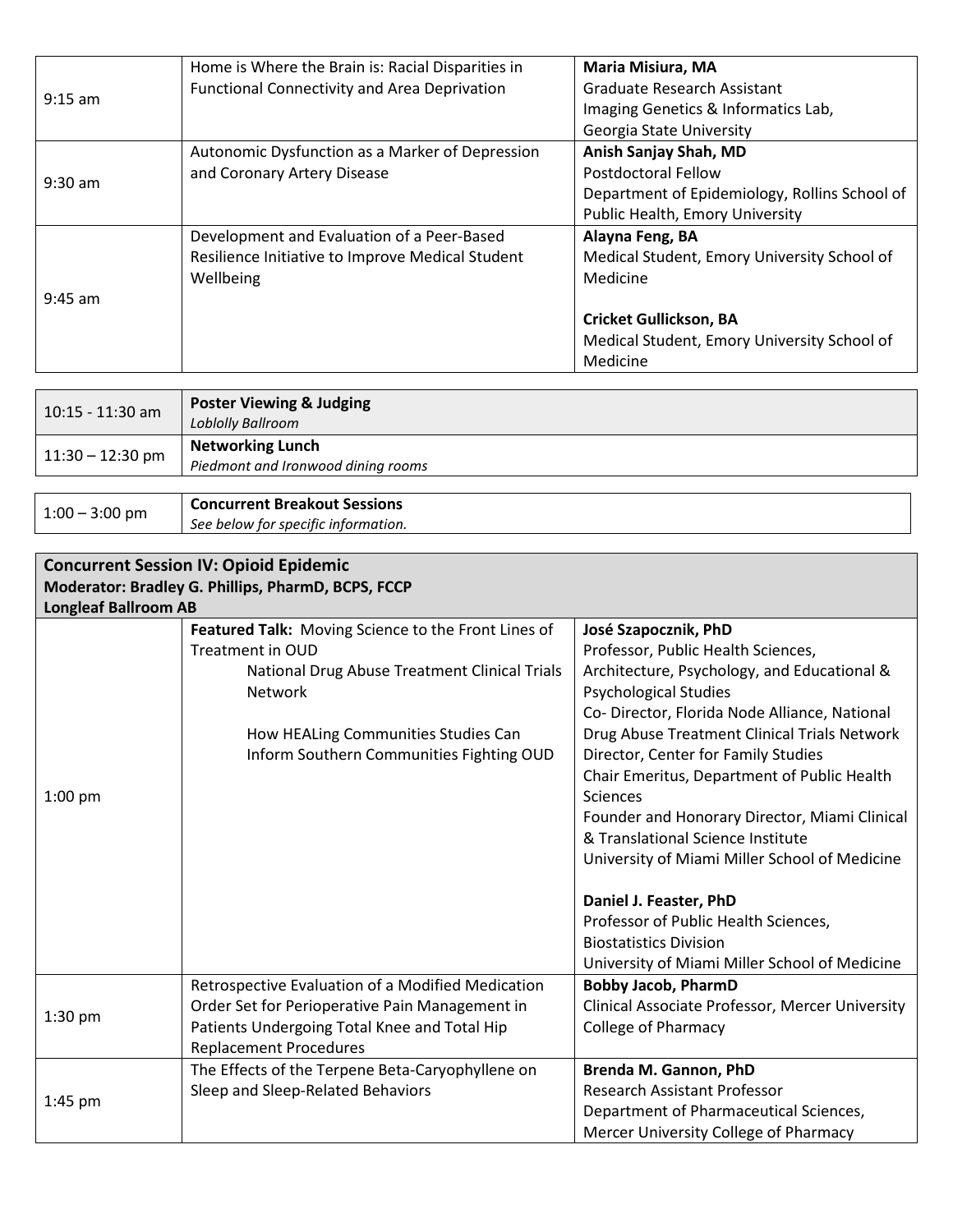|           | Standardizing Discharge Opioid Prescriptions to    | <b>Elissa Falconer, MD</b>                    |
|-----------|----------------------------------------------------|-----------------------------------------------|
| $2:00$ pm | Improve Patient Safety: VA General Surgery Pilot   | VA Quality Scholars Fellow                    |
|           |                                                    | Atlanta VA HCS, Emory University              |
|           | Knowledge of Prescription Drug Monitoring Programs | Lauren Spurgeon, BS Health Sciences           |
| $2:15$ pm | Among Healthcare Professional Students             | Student Pharmacist, Mercer University College |
|           |                                                    | of Pharmacy                                   |
|           | Featured Talk: The Opioid Epidemic, Opportunities  | Carlos del Rio, MD                            |
|           | and Challenges for Researchers                     | Professor, Hubert Department of Global        |
| $2:30$ pm |                                                    | Health, Rollins School of Public Health       |
|           |                                                    | Professor, Department of Medicine, Division   |
|           |                                                    | of Infectious Diseases, Emory University      |
|           |                                                    | <b>School of Medicine</b>                     |
|           |                                                    | Executive Associate Dean, Emory School of     |
|           |                                                    | Medicine at Grady Health System               |

| <b>Concurrent Session V: Health Services Delivery</b> |                                                            |                                               |
|-------------------------------------------------------|------------------------------------------------------------|-----------------------------------------------|
| <b>Moderator: Lillian Eby, PhD</b>                    |                                                            |                                               |
| <b>Longleaf Ballroom CD</b>                           |                                                            |                                               |
|                                                       | Featured Talk: Becoming EQUIPPED for Age-Friendly          | Camille P. Vaughan, MD, MS                    |
|                                                       | Prescribing in the Emergency Department                    | <b>Associate Professor of Medicine</b>        |
| $1:00$ pm                                             |                                                            | Section Chief Geriatrics & Gerontology, Emory |
|                                                       |                                                            | University                                    |
|                                                       |                                                            | Atlanta Site Director, Birmingham/Atlanta VA  |
|                                                       |                                                            | <b>GRECC</b>                                  |
|                                                       | Thoracic Drainage and Decortication in Trauma is           | <b>Brett M Tracy, MD</b>                      |
| $1:30$ pm                                             | Associated with Worse Outcomes and Exacerbated by          | Trauma & Surgical Critical Care Fellow        |
|                                                       | Splenectomy                                                | <b>Emory University School of Medicine</b>    |
|                                                       | Evaluation of a Compassion-Informed Spiritual              | Jennifer Mascaro, PhD                         |
| 1:45 pm                                               | <b>Consultation to Improve Hospital Inpatient Outcomes</b> | Assistant Professor, Department of Family and |
|                                                       |                                                            | Preventive Medicine, Emory University School  |
|                                                       |                                                            | of Medicine                                   |
|                                                       | Shorter time to initiation of appropriate therapy          | Daniel S. Graciaa, MD, MPH                    |
| $2:00$ pm                                             | among sputum smear-negative multidrug-resistant            | Fellow, Department of Medicine, Division of   |
|                                                       | tuberculosis patients after implementation of the          | Infectious Diseases, Emory University School  |
|                                                       | Xpert MTB/RIF assay                                        | of Medicine                                   |
|                                                       | Lost to Follow-Up in Adolescent and Young Adult            | Taylor A. Melanson, PhD                       |
| $2:15$ pm                                             | <b>Renal Transplant Recipients</b>                         | Postdoctoral Fellow, Department of Surgery,   |
|                                                       |                                                            | Division of Transplantation, Emory University |
|                                                       |                                                            | <b>School of Medicine</b>                     |
|                                                       | Featured Talk: Pharmacist Integration into Care:           | Henry N. Young, PhD                           |
| $2:30$ pm                                             | Helping Patients use their Medications & Improving         | Kroger Associate Professor, University of     |
|                                                       | Outcomes                                                   | Georgia College of Pharmacy                   |

| <b>Concurrent Session VI: Health Disparities</b> |                                                      |                                        |
|--------------------------------------------------|------------------------------------------------------|----------------------------------------|
| Moderator: Elizabeth O. Ofili, MD, MPH, FACC     |                                                      |                                        |
| <b>Longleaf Ballroom E</b>                       |                                                      |                                        |
|                                                  | <b>Featured Talk: Health Disparities among Women</b> | Mirjam-Colette Kempf, MPH, PhD         |
|                                                  | living with HIV in the Deep South                    | Professor of Nursing, Health           |
| $1:00$ pm                                        |                                                      | Behavior, Infectious Diseases and      |
|                                                  |                                                      | Epidemiology, University of Alabama at |
|                                                  |                                                      | Birmingham                             |
| $1:30$ pm                                        | Association of Carotid Artery Intima-Media Thickness | Tulani Washington-Plaskett, MD         |
|                                                  | and Carotid Plaque with AHA's Life Simple 7 Among    |                                        |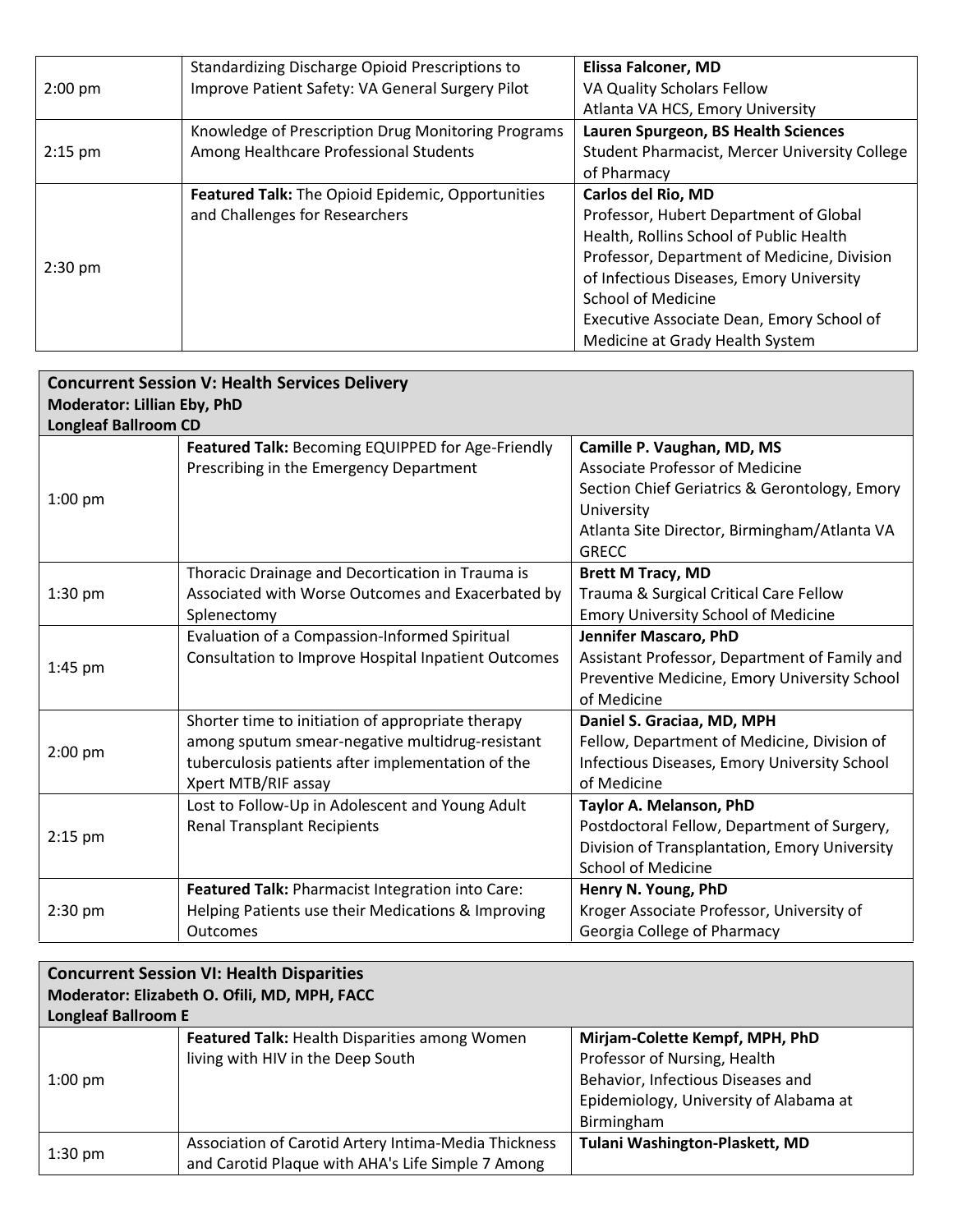|           | Black Participants: Results from the Morehouse-          | Research Fellow/Trainee Postdoc,              |
|-----------|----------------------------------------------------------|-----------------------------------------------|
|           | Emory Cardiovascular (MECA) Center for Health            | Cardiovascular Research Institute,            |
|           | <b>Equity Study</b>                                      | Morehouse School of Medicine                  |
|           |                                                          |                                               |
|           | Valued Community Engagement Approaches That              | Linda B. Cottler, PhD, MPH, FACE              |
|           | <b>Build Trust in Research and Reduce Research</b>       | Director of Community Engagement              |
| $1:45$ pm | <b>Disparities</b>                                       | Associate Dean for Research                   |
|           |                                                          | Dean's Professor of Epidemiology,             |
|           |                                                          | University of Florida                         |
|           |                                                          |                                               |
|           | Association of Dietary Patterns and a Genetic Risk       | Dale Hardy, PhD, RD, LD, CDE, CHES            |
| $2:00$ pm | Score with Metabolic Syndrome among White and            | Associate Professor, Morehouse School of      |
|           | African American Adults: A Longitudinal ARIC Study       | Medicine                                      |
|           |                                                          |                                               |
|           | Integrative Analysis of Extracellular Molecular Profiles | Shabatun Islam, MD                            |
|           | Associated with Cardiovascular Health in Black           | Fellow, Department of Medicine, Division of   |
| $2:15$ pm | Americans: Results from the Morehouse-Emory              | Cardiology, Emory University School of        |
|           | Cardiovascular (MECA) Center for Health Equity           | Medicine                                      |
|           | Featured Talk: Long-Term Complications of HIV: The       | Igho Ofotokun, MD, MS                         |
| $2:30$ pm | Burden and the Biology                                   | Professor of Medicine, Division of Infectious |
|           |                                                          | Diseases, Emory University School of Medicine |
|           |                                                          |                                               |

3:00 – 4:30 pm **Special Interest Sessions** *See below for specific information.*

| Special Interest Session I: Many Species, One Health                         |                                                 |  |
|------------------------------------------------------------------------------|-------------------------------------------------|--|
| <b>Longleaf Ballroom AB</b>                                                  |                                                 |  |
| Clinical Trials, Fellowships, and Translational Research Collaborations with | Benjamin Brainard, VMD, DACVAA, DACVECC         |  |
| <b>Veterinary Medicine</b>                                                   | Professor, College of Veterinary Medicine,      |  |
|                                                                              | University of Georgia                           |  |
|                                                                              |                                                 |  |
|                                                                              | Amara Estrada, DVM                              |  |
|                                                                              | Professor of Cardiology, College of Veterinary  |  |
|                                                                              | Medicine, University of Florida                 |  |
|                                                                              |                                                 |  |
| Clinical Trials in Client Owned Animals Support Human FDA IND                | Rowan Milner, DVM, PhD                          |  |
| Applications - A Case Report                                                 | Hill's Professor of Oncology and Director for   |  |
|                                                                              | Clinical and Translational Research, College of |  |
|                                                                              | Veterinary Medicine, University of Florida      |  |
| Osteoarthritis - Inflammation Across Species                                 | <b>Steve Budsberg, DVM</b>                      |  |
|                                                                              | Professor, College of Veterinary Medicine,      |  |
|                                                                              | University of Georgia                           |  |
| Atopic Dermatitis; Cellular Mechanisms and Parallels with Human Disease      | Domenico Santoro, DVM, MS, PhD, DACVD,          |  |
|                                                                              | <b>DECVD, DACVM</b>                             |  |
|                                                                              | Assistant Professor of Dermatology, College of  |  |
|                                                                              | Veterinary Medicine, University of Florida      |  |
| At the Intersection of Wildlife-Borne Disease and Human Welfare              | Michael J Yabsley MS, PhD, FRES                 |  |
|                                                                              | Professor of Wildlife Diseases                  |  |
|                                                                              | College of Veterinary Medicine, Department      |  |
|                                                                              | of Population Health, University of Georgia     |  |
| Mitochondrial Dysfunction in Cardiac Disease                                 | <b>Christy Pacak, PhD</b>                       |  |
|                                                                              | University of Florida                           |  |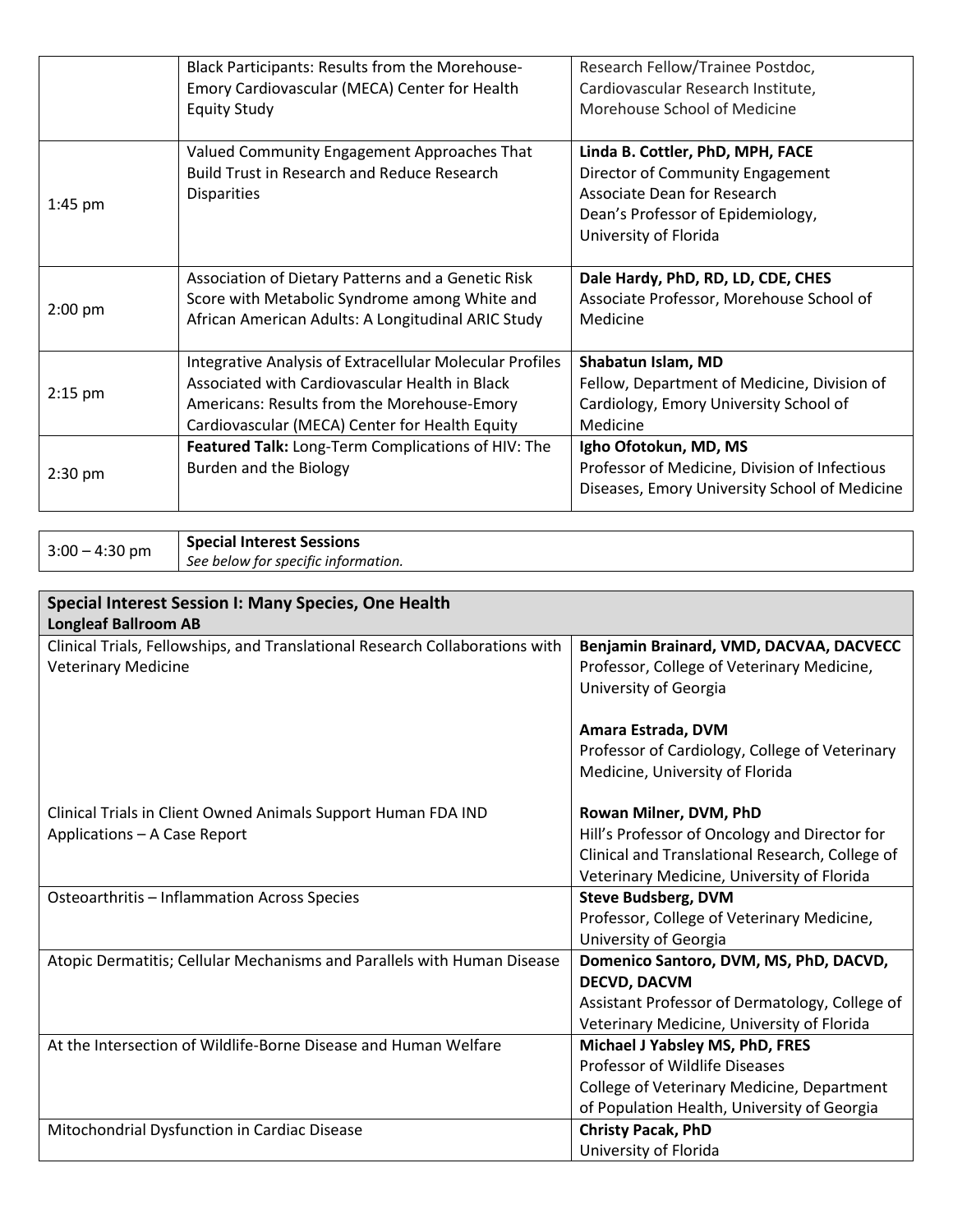| Sex and the Kidneys: Translational Research Opportunities | Autumn Harris, DVM, DACVIM<br>Assistant Professor, Small Animal Medicine,<br>College of Veterinary Medicine, University of |
|-----------------------------------------------------------|----------------------------------------------------------------------------------------------------------------------------|
|                                                           | Florida                                                                                                                    |
| Comparative Oncology                                      | Sandra Bechtel, DVM, DACVIM                                                                                                |
|                                                           | Associate Professor of Medical Oncology,                                                                                   |
|                                                           | College of Veterinary Medicine, University of                                                                              |
|                                                           | Florida                                                                                                                    |

## **Special Interest Session II: Maternal Health & Mortality Panel**

**Longleaf Ballroom CD**

### **Panelists:**

**Sheree Boulet, DrPH, MPH,** Assistant Professor, Department of Gynecology & Obstetrics, Emory University School of Medicine

**Sierra Carter, PhD**, Assistant Professor, Department of Psychology, Georgia State University

**Gari Clifford, PhD,** Professor and Chair, Department of Biomedical Informatics, Emory University School of Medicine, Professor Biomedical Engineering, Georgia Institute of Technology & Emory University School of Medicine

**Cheryl Franklin, MD MPH,** Medical Director and Assistant Professor, Department of Gynecology & Obstetrics, Morehouse School of Medicine

**Denise J. Jamieson, MD MPH,** James Robert McCord Professor & Chair, Department of Gynecology & Obstetrics, Emory School of Medicine

### **Special Interest Session III: FHIR Applications Longleaf Ballroom E**

**Jon Duke, MD, MS**, Director of health informatics; GTRI Information & Cyber Sciences Directorate, College of Computing, School of Computational Science & Engineering; and Georgia Tech Research Institute (GTRI)

**Tia Pope**, TA, Online Master of Science Computer Science, College of Computing, Georgia Tech

|         | Networking and Dinner on your own                                                                                                                                                                                                                         |
|---------|-----------------------------------------------------------------------------------------------------------------------------------------------------------------------------------------------------------------------------------------------------------|
| 4:30 pm | Did you know your overnight stay includes complimentary admissions to the Garden? From golfing,<br>biking, hiking, to relaxing at the spa, Callaway has something for everyone! Check out what's<br>happening at Callaway in February to plan your trip*. |

*\*Excursions, rentals, etc. not covered by Georgia CTSA*

# **Saturday, February 29**

| <b>Time</b>                           | <b>Agenda Item/Topic</b>                                | <b>Speaker/Presenter</b>                     |  |  |
|---------------------------------------|---------------------------------------------------------|----------------------------------------------|--|--|
| <b>General Session II</b>             |                                                         |                                              |  |  |
| <b>Moderator: Henry Bloomberg, MD</b> |                                                         |                                              |  |  |
| <b>Longleaf Ballroom ABC</b>          |                                                         |                                              |  |  |
| $7:30 - 8:30$ am                      | <b>Breakfast and Networking</b>                         |                                              |  |  |
|                                       | Longleaf Pre-function                                   |                                              |  |  |
| $8:30 \text{ am}$                     | <b>Featured Talk: Place-based Risk Factors on</b>       | Lilly Cheng Immergluck, MD, MSCR, FAAP       |  |  |
|                                       | <b>Community-onset Staphylococcus Aureus Infections</b> | Associate Professor, Department of           |  |  |
|                                       | in Children: A Geospatial Approach to Predicting Risks  | Microbiology/Biochemistry/Immunology &       |  |  |
|                                       | for Infection                                           | Pediatrics                                   |  |  |
|                                       |                                                         | Director, Pediatric Clinical & Translational |  |  |
|                                       |                                                         | Research Unit, Clinical Research Center      |  |  |
|                                       |                                                         | Morehouse School of Medicine                 |  |  |